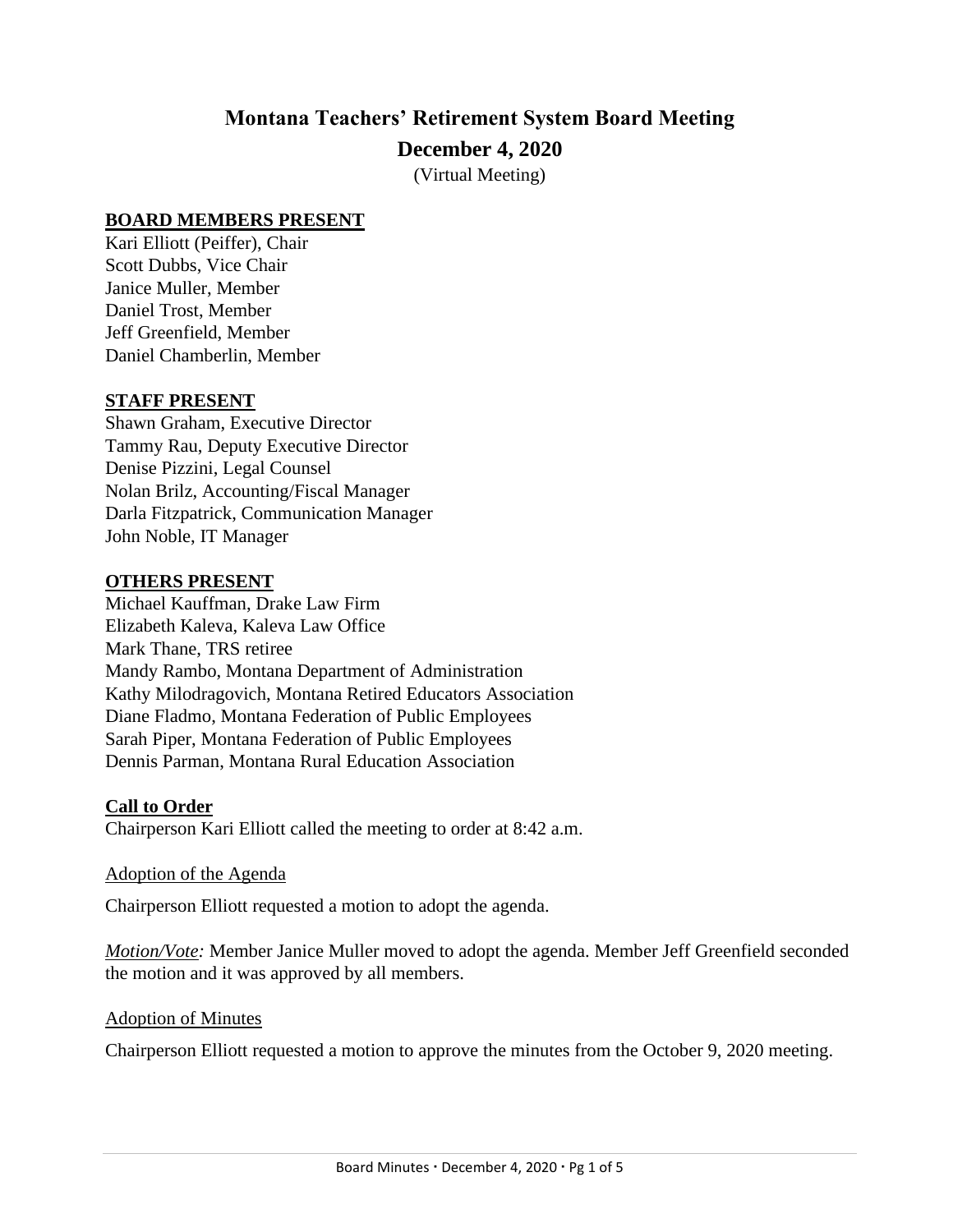*Motion/Vote*: Member Daniel Trost moved to adopt the minutes as written and Vice Chair Scott Dubbs seconded it. The motion was approved by all members.

# **Public Comment on Board Related Items**

Chairperson Elliott provided an opportunity for members of the public to comment on any public matter not on the agenda and within the jurisdiction of the Board. There was no public comment.

# **Proposed Order – Thane**

## Board Consideration of Proposed Order, Exceptions and Oral Arguments

Chairperson Elliott read a summary of the case and requested input from members of the Board. Member Greenfield began, saying he finds this to be a difficult case but reluctantly accepts the hearings examiner's proposed order to find in favor of Mr. Thane. After further discussion, other Board members expressed agreement with Member Greenfield's position.

*Motion/Vote:* Member Greenfield moved to direct Michael Kauffman, legal counsel for the Board, to draft the final order in accordance with the hearings examiner's proposed final agency decision. Member Daniel Chamberlin seconded the motion. Chairperson Elliott took a roll-call vote, with each Board member voting in favor of the motion.

Mr. Kauffman summarized his understanding of the Board's intent. With all in agreement and with no further questions from legal counsel, Mr. Kauffman advised he would draft the final order as directed and would forward it to Chairperson Elliott for her signature.

### **Administrative Business**

### Investment Report

Member Greenfield provided a status report on recent activities of the Board of Investments. Montana's public pensions are doing well, as evidenced by the BOI's recent actuarial valuation for fiscal year 2020. Assets have increased steadily over the last 1-year, 5-year and 10-year periods. TRS continues to outperform peer plans of similar size, with less risk and higher returns.

# YTD Financial Statements and Budget Reports

Nolan Brilz, TRS Fiscal and Accounting manager, reported that the TRS operating budget currently shows a surplus due to cost savings in various categories. Compared to the same period last year, total assets have increased and the TRS fund balance statement shows a marked increase in total revenue over expenditures. Investment revenue has grown as a result of recent gains in the market and TRS administrative expenses remain low.

# NCTR Annual Conference

Vice Chair Dubbs and Executive Director Shawn Graham both attended the National Council on Teacher Retirement virtual conference and provided a report on the topics discussed.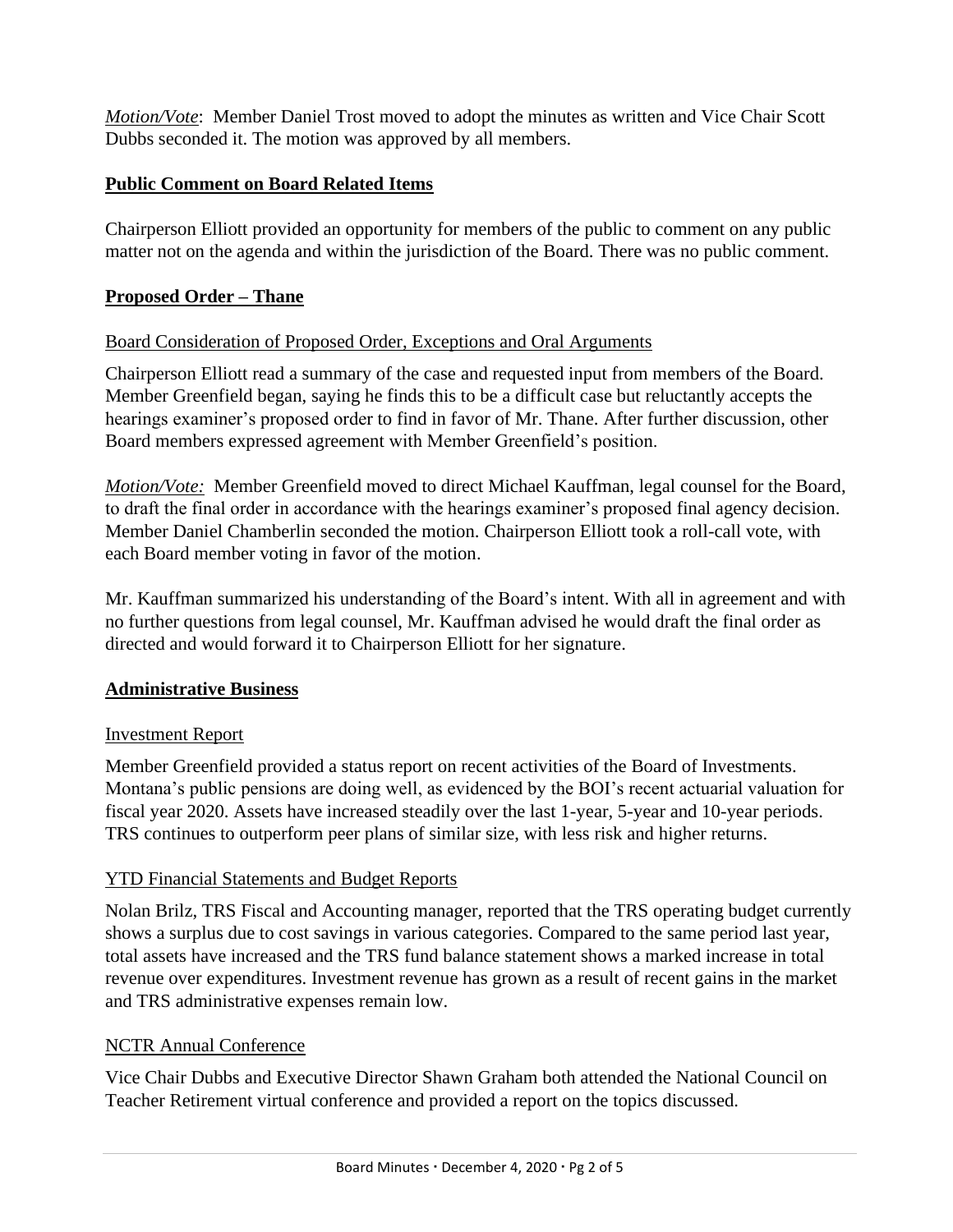### Tentative 2021 Meeting Dates

Tentative meeting dates are: February 5, May 7, August 6, October 8, and December 3, 2021.

#### Public Comment

There was no comment.

### Next Meeting Date

The next meeting will be held Friday, February 5, 2021.

### **Executive Director's Report**

#### Executive Summary

Mr. Graham reported that TRS offices remain closed to the public as advised by the Department of Administration. Most staff continue to work remotely at least part time but have successfully completed all work, such as processing retirement applications and performing final audits on retiring members' accounts. He confirmed that the sale of the TRS building at 1500 E. Sixth Avenue was completed October 30, 2020.

Staff update: Jeanie Schmidt, who has worked as an imaging technician since 2013, has announced her retirement. TRS will begin interviewing candidates for the vacant position soon.

#### Legislation Update

Mr. Graham briefly reviewed a list of bill drafts requested by legislators and by the State Administration and Veterans' Affairs (SAVA) interim committee. At this point, only a draft title is available for these bills. After the session convenes on January 4, 2021, only a percentage of them will actually be introduced, at which time the text will be available for viewing.

### SAVA Update

On October 20, 2020 Mr. Graham presented the results of the July 1, 2020 TRS actuarial valuation to SAVA and fielded questions from members of that committee.

#### BOI Update

He presented the July 1, 2020 TRS actuarial valuation to the Board of Investments as well on November 19, 2020. He mentioned he also had reviewed the BOI's proposed changes to investment allocations and had no concerns.

#### LFC Update

Mr. Graham is scheduled to present the results of the July 1, 2020 TRS actuarial valuation to the Legislative Finance Committee on December 9, 2020.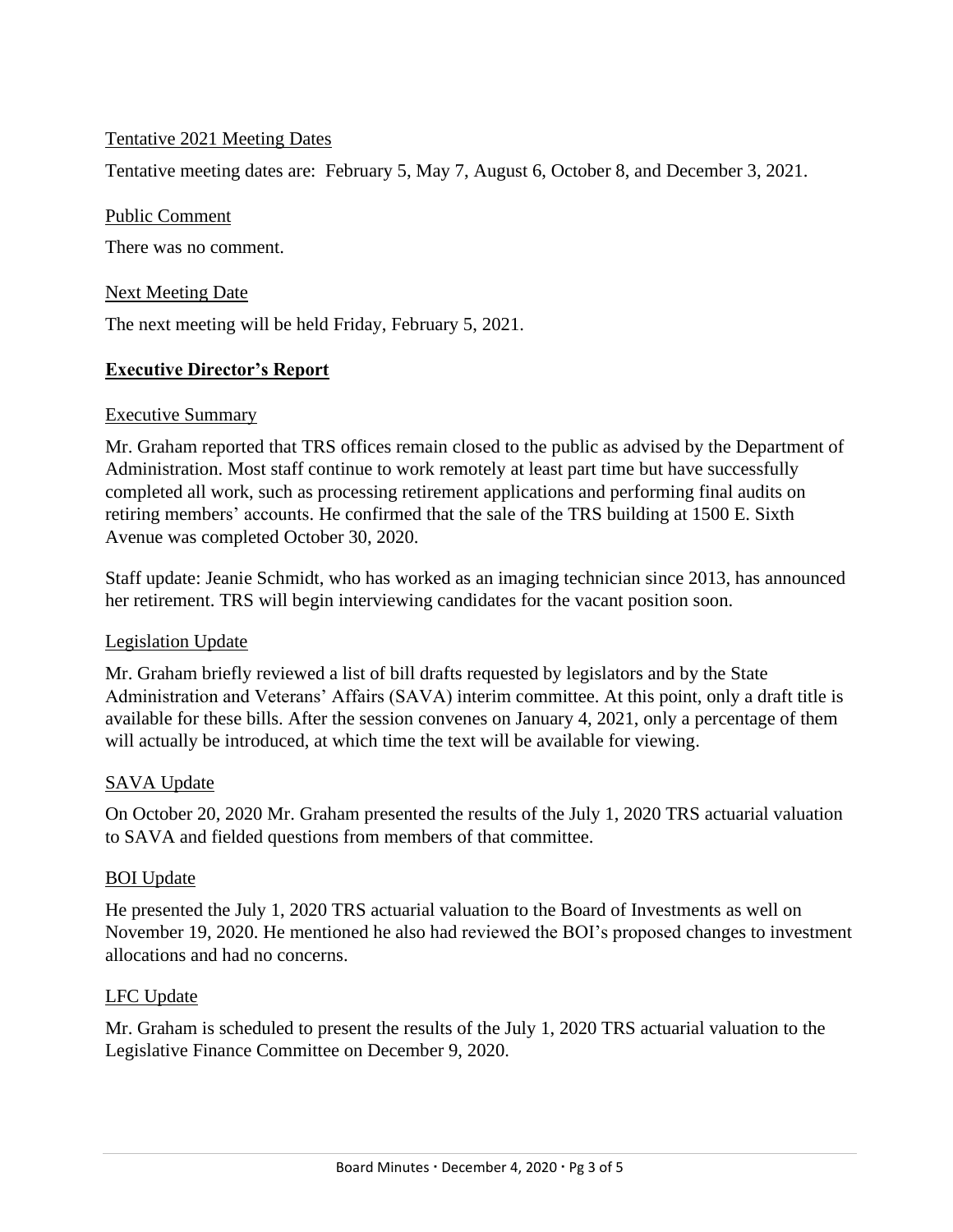#### Public Comment

There was no comment.

### **Strategic Planning**

### 2020-2021 Commitment Worksheet Update

Mr. Graham provided an update on objectives that have been completed, including activities related to maintaining an actuarially sound qualified plan. Several system enhancements are underway, including additional security measures for the My TRS member portal. Communication and outreach activities are ongoing; for example, TRS successfully adapted its educational presentations for online delivery at MFPE's virtual fall workshops and annual educator conference.

### Public Comment

Sarah Piper of MFPE reported positive feedback from attendees at their virtual events and she thanked TRS staff for participating.

### **Board Training**

### Ethics/Conflict of Interest

Chief Legal Counsel Denise Pizzini reviewed the TRS Ethical Conduct / Conflict of Interest policy, which mirrors the State of Montana's policy with additional requirements that reflect the Board's role as fiduciaries of the retirement system. She then described the requirement for each Board and staff member to sign an annual disclosure statement denoting any circumstances that could constitute a conflict of interest.

#### Per Diem Election Form

Ms. Pizzini then reviewed the purpose of the per diem election form and directed each Board member to submit their signed form to TRS.

#### **Applications and Benefit Adjustments**

#### Regular, Survivorship, Adjustments and Corrections

Deputy Executive Director Tammy Rau reported that TRS staff processed 25 applications for retirement in the month of October 2020.

#### **Legal Counsel's Report**

#### Summary of Legal Issues

Ms. Pizzini stated that, other than the Thane matter, the Zabrocki matter remains the only pending case. The appeal with the Montana Supreme Court is moving forward and Mr. Zabrocki's final brief is due soon. The case then will be pending before the Supreme Court.